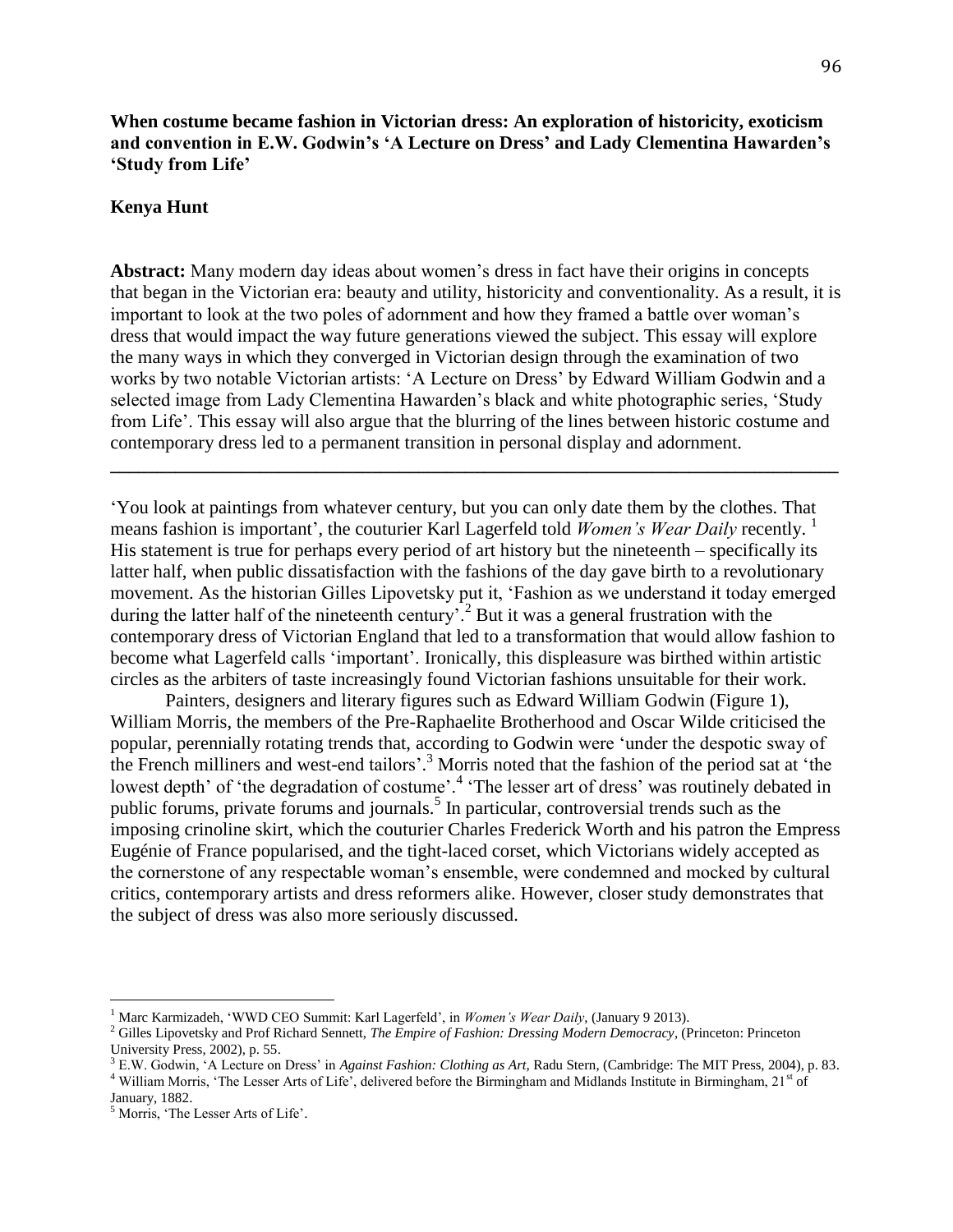As the author Margaret Beetham put it, 'Dress and fashion were, of course, central to the construction of the Society Lady...'<sup>6</sup> This made dress a subject of great interest for visual and literary arbiters of taste, appearing with loaded meaning throughout the work of Victorian artists and sparking a national dialogue.

As ideas about the way women should dress began to change, the spirited debates and reform crusades that followed generally reflected two schools of thought, that of beauty and that of utility. Together these polar ideas laid the framework for fashion's evolution from being driven simply by style to taking in more social and artistic considerations. That change yielded the Victorian revolution in women's fashion – specifically, the style of dress that emerged in the Arts and Crafts and PRB circles and converged to become artistic and aesthetic dress. This essay will explore that process through two artefacts, Godwin's 'A Lecture on Dress', given in an unknown public setting in 1868, and a selected image from Lady Clementina Hawarden's black and white photographic series 'Study from Life' (Figure 1), which is believed to have been created in 1863 or 1864. Through the examination of these works, this article will explore how they reflected an important blurring of boundaries between historical costume and contemporary dress that would lead to a permanent transition in personal display and adornment.

<sup>6</sup> Margaret Beetham, *A Magazine of Her Own: Domesticity and Desire in the Women's Magazine*, (Psychology Press: 1996), p.195.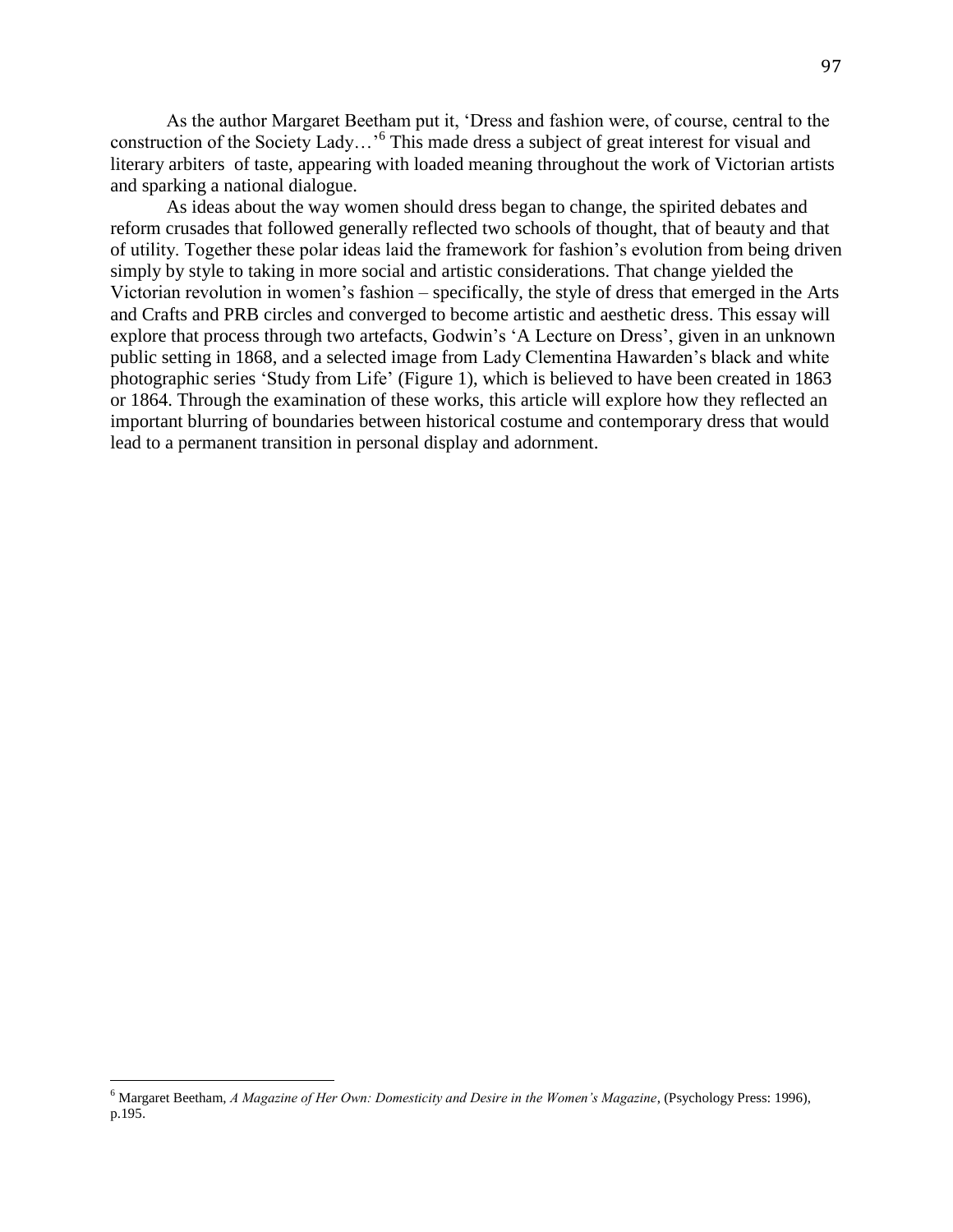

Figure 1: Lady Clementina Hawarden, 'Study from Life'*,* 1863-1864, albumen print from a wet collodion negative, 236 mm x 20.4 cm, Victoria & Albert Museum, London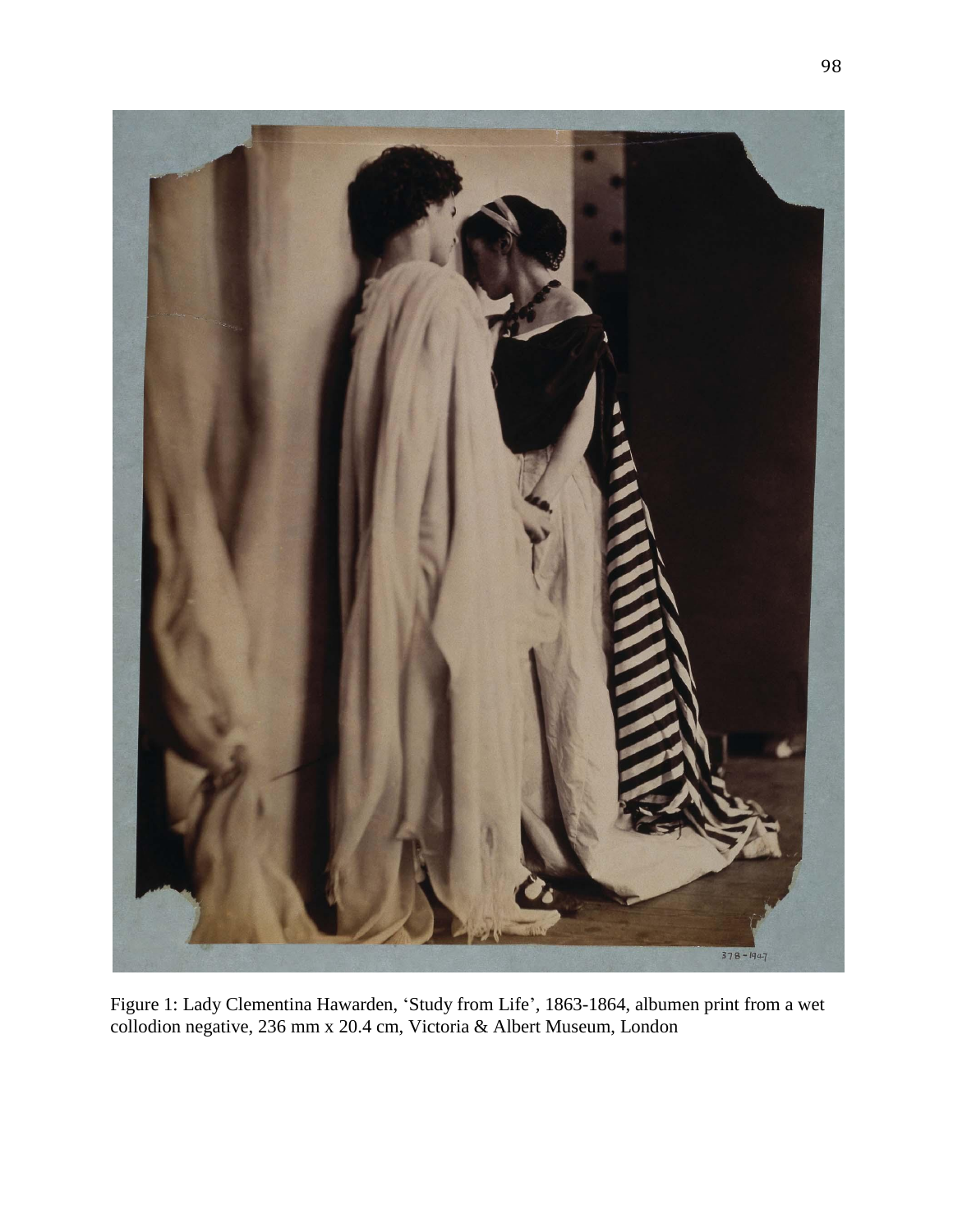But first, we must consider the cultural backdrop against which these works were created, most notably the beginnings of aestheticism. In many ways Godwin was a pioneer of aesthetic dress. Arthur Lasenby Liberty, the most influential purveyor of artistic dress of his day, appointed him director of his eponymous department store, Liberty of London, which served as the unofficial outfitter of the aesthetic circle.<sup>7</sup> There, Godwin established a philosophy about personal adornment and the manufacture of clothing that would influence a progressive subculture of artistic and literary men and women, including Oscar Wilde. While little is known about Lady Hawarden's life outside of the expansive oeuvre she left behind, it can be inferred that she identified with the creative groups of the day. A mother of ten, she photographed her adolescent daughters for personal pleasure. Though she displayed her works in two public exhibitions with the Photographic Society of London, winning a silver medal at both in 1863 and 1864, she was largely considered an amateur.<sup>8</sup> The majority of her oeuvre, which encompassed more than 800 images, ended up pasted to family photo album pages, until they were later ripped out and donated to the Victoria & Albert Museum in 1939. Her work never achieved the same popularity enjoyed by her contemporary Julia Margaret Cameron, though was greatly admired by a small number of creatives of the day including Lewis Carroll and Oscar Gustave Rejlander.

Whether or not Godwin and Hawarden's paths ever crossed among Victorian England's artistic circles remains unclear, but their work is steeped in the same dogma, which emerged in the mid-nineteenth century and was advanced by the Arts and Crafts and Pre-Raphaelite Movements.

As Victorian England grappled with the turmoil of an increasingly industrialised society, the certainties in life became a figurative anchor to hold on to. And so a heightened sense of nostalgia pervaded the air, its perfume permeating the stench of overall discontentment with the state of things. Godwin's lecture reflects this mood and how it was most plainly mirrored in dress, which was ingrained in the fabric and identity of nineteenth-century culture. Whether it was the cut of a sleeve or the gold trimming on a robe, Godwin's lecture freely referred to 'the days of old' as the standard to which contemporary dressmakers should have aspired.<sup>9</sup> He repeatedly looked to the past as the golden age of dress. He wrote: 'One thing however worth noticing is that both in classic and mediaeval fashions the shape of the arm was almost always maintained either by being left bare or, as in the middle ages, by tightly fitting sleeves at least from the wrist to the elbow'. He went on to catalogue with great detail the various articles of thirteenth-century dress before later noting that 'the almost Greek simplicity, purity and grace of the  $13<sup>th</sup>$  century gradually disappeared in the  $14<sup>th</sup>$  until it was ultimately lost in the full tide of the restless luxuriousness of the  $15<sup>th</sup>$  century and it was not until then that tight lacing in the sense we unfortunately know it became a general fashion'.<sup>10</sup>

The Victorian revolution in women's fashion – specifically, the style of dress that emerged in the Arts and Crafts and PRB circles and converged to become artistic and aesthetic dress – not only provided the historical and cultural context for Godwin's lecture and Hawarden's image, but the impetus for the work as well.

In a way, the artefacts explored in this article began out of a desire to return to the uncomplicated beauty, ease and grace of bygone eras. Godwin's lecture explicitly called for this,

<sup>7</sup> Patricia A. Cunningham, *Reforming Women's Fashion, 1850 – 1920: Politics, Health and Art,* (Kent, Ohio: Kent State University Press, 2003), p. 126.

<sup>8</sup> 'Lady Clementina: Themes and Styles', V&A Museum, http://www.vam.ac.uk/content/articles/l/lady-clementina-themes-andstyle/

<sup>9</sup> Radu Stern, *Against Fashion: Clothing as Art* (Cambridge, Mass.: The MIT Press, 2004), p. 83.

<sup>10</sup> Stern, p. 87.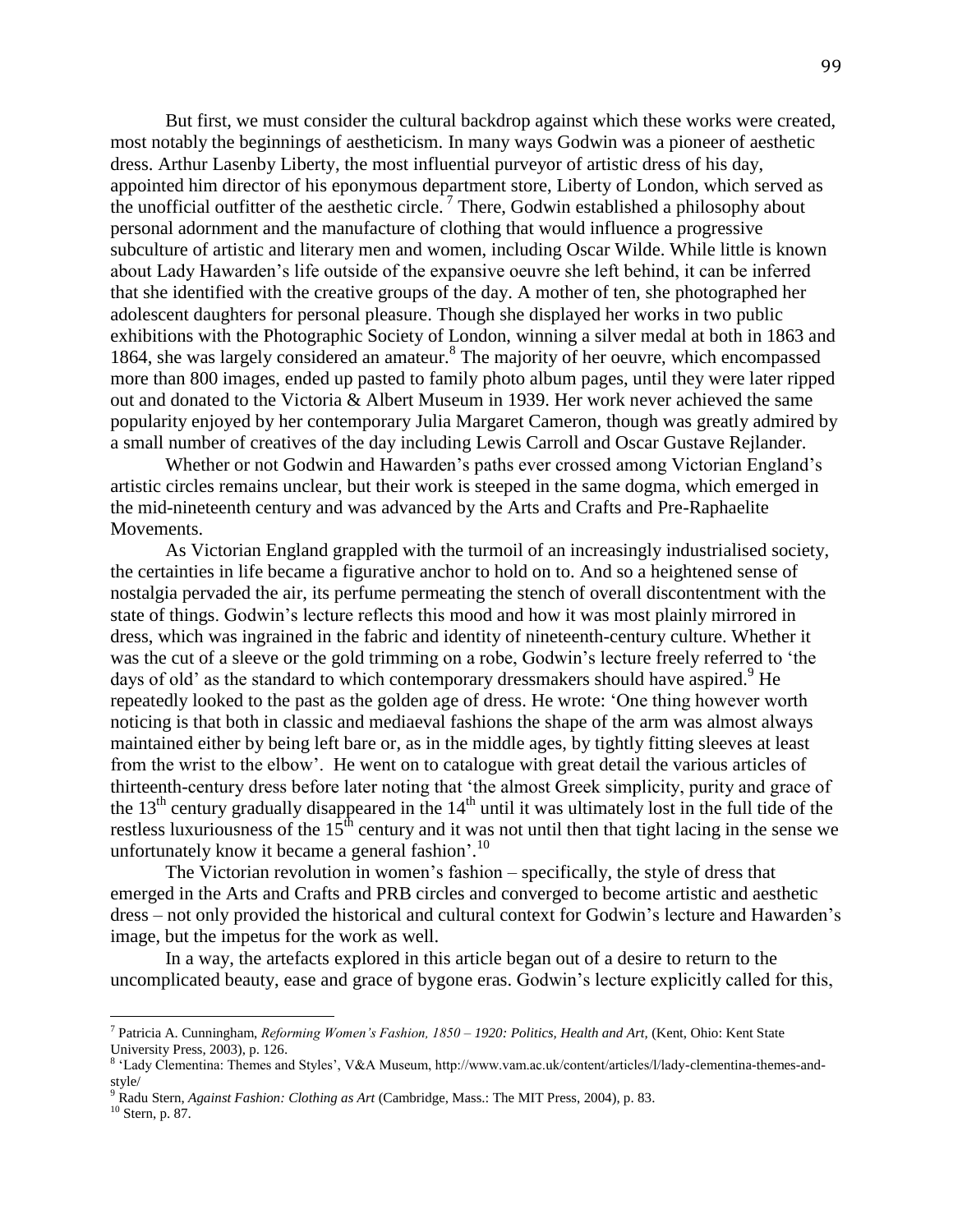while Hawarden's image implied it. Note how Hawarden chose the relatively new medium of photography, which at the time was not capable of capturing colour, to make her artistic statement. The choice of black and white photography, specifically, the popular method of albumen print from wet collodion negatives, coupled with the simple title, 'Study from Life', gives the artwork a sense of minimalism that underscores the historic, unfussy beauty on display in the image.

 Morris stated that Victorians should 'have nothing in your houses which you do not know to be useful or believe to be beautiful' and that 'all art starts from this simplicity'.<sup>11</sup> As the more progressive members of Victorian artistic circles turned their attention to the decorative arts in their homes, dress became a natural extension of this philosophy. It has been well-documented that the Pre-Raphaelites were consumed with achieving historical accuracy with the costumes they created for their works, because as one historian put it, 'What would infuriate an artist more than that his picture might seem out of date merely because the sitter's clothes had dated?<sup>12</sup> The PRB solved this dilemma by paradoxically seeking out even older costumes. But this preoccupation with historic dress was present in other corners of the Victorian artistic world as well.

Lady Hawarden's image features medieval, Grecian and Orientalised costumes that were loose and uncorseted in characteristic aesthetic manner. The clothes aptly underlined the goal of artistic and aesthetic dress summarised by Godwin in his lecture: to be beautiful in its simplicity, transcend all trends and seasons, and highlight the natural lines of the female form, in a way not unlike the sculptural drapery of classical Greek dress.<sup>13 14</sup> Though as pointed out by The Costume Institute's Harold Koda, 'Drapery of the classical and Hellenistic periods of Greek art sometimes appears purely as a foil for nudity, clinging and spiralling around the body'.<sup>15</sup>

In the selected image from her 'Study from Life' series, Lady Hawarden's daughters are fully covered in reams of drapery. Rather than rely on the restrictive tight lacing and capacious crinolines that bound Victorian women and defined contemporary fashion at the time, Hawarden dressed her adolescent daughters, Clementina and Isabella Grace, in historical costume that lent the work a certain timelessness and heightened sense of the erotic. From the drapes that hang from the walls, creating a 'tent-like'<sup>16</sup>, harem-esque atmosphere, to the voluminous folds that hang from their shoulders, Hawarden's daughters are literally engulfed in material, which paradoxically draws the eye to the stark nakedness of their necks and Isabella's arm (pictured left). To quote the departmental notes at the V&A where the image is on display, '… Orientalist genre made it possible to depict sensuality on the premise of presenting quasi-ethnographic information about the customs of the East'.<sup>17</sup> Note how Clementina could almost be mistaken for a Greek boy in her cropped wig, its short length drawing the eye to her bare neck, which becomes an erogenous focal point. In the same vein, the two sisters could be mistaken for lovers. When covered in exotic drapery, the familial act of holding hands becomes Sapphic.

In fact, the costumes, worn within the safe, private confines of Hawarden's emptied out, drawing room-turned-studio, perform a function that Victorian contemporary dress could not. The exotic dresses provided enough of a disorienting sense as to allow Hawarden to make artistic

 $\overline{a}$ 

<sup>16</sup> 'Study from Life', V&A museum departmental notes

<sup>&</sup>lt;sup>11</sup> William Morris, *Hopes and Fears for Art*, (Longmans, Green, and Co., 1908), p. 110.

<sup>12</sup> Stern, p. 7.

<sup>13</sup> *Ibid*, p. 7.

<sup>&</sup>lt;sup>14</sup> *The Berg Companion to Fashion, ed. Valerie Steele, (Oxford: Berg, 2010), p. 7.* 

<sup>15</sup> Harold Koda, 'Classical Art and Modern Dress' in *Heilbrunn Timeline of Art History*, New York: The Metropolitan Museum of Art, 2000–. http://www.metmuseum.org/toah/hd/god2/hd\_god2.htm (October 2003)

<sup>17</sup> *Ibid.*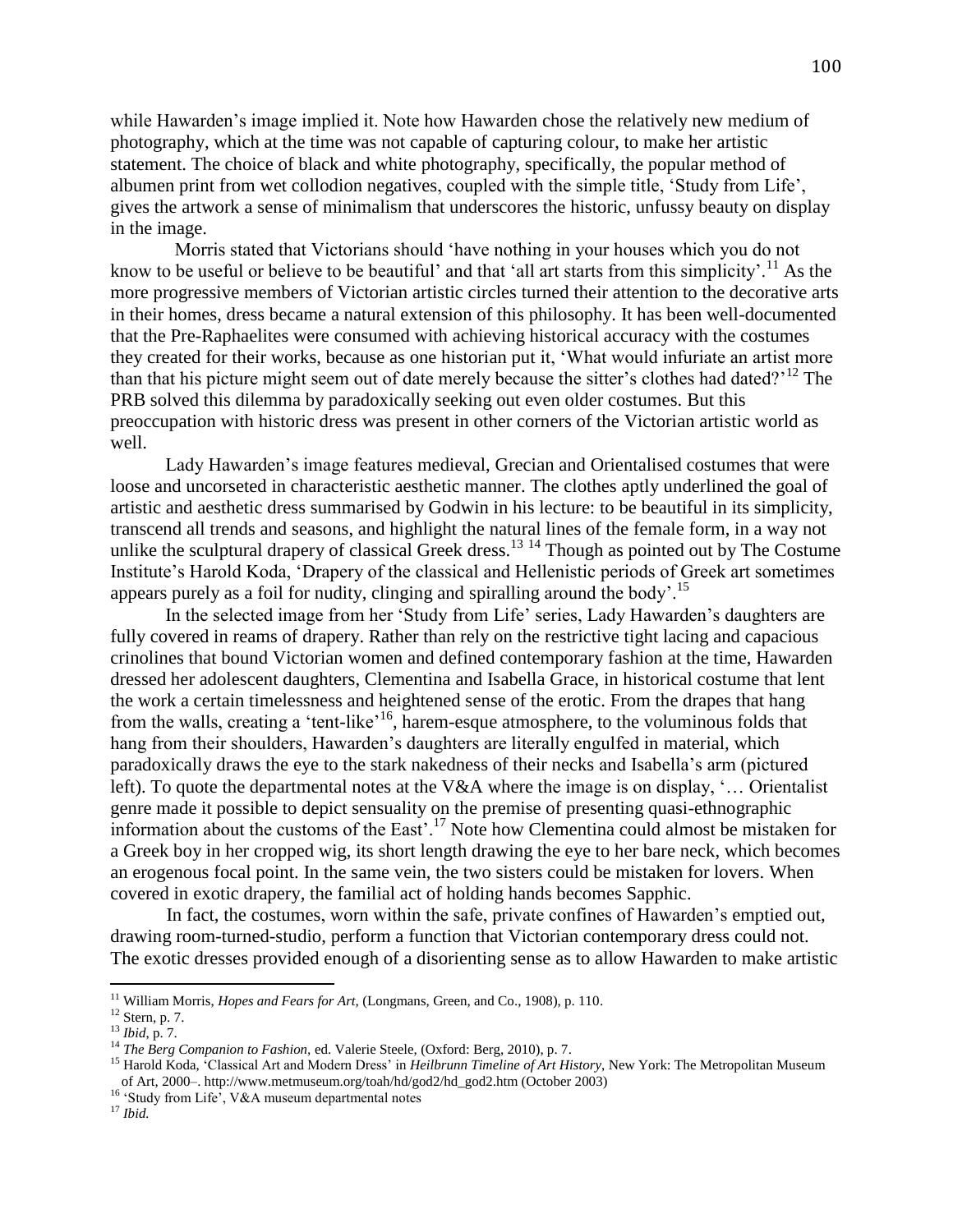statements that fashionable Victorian dress could not. Would the subtle manner in which Clementina, at the forefront of the image, grazes her sister's hand read as a seductive gesture if the two were robed in stiff satin corsets? Would the image seemingly invite the viewer to imagine one sister caressing the other's neck if both were covered in demure, high collars?

And so we see the general dissatisfaction with Victorian dress reflected in Hawarden's work. She used exotic and historical costume, not contemporary dress, to fashion identity in the imagined, sexually charged world of her photographs. In an article for *The New Yorker* comparing the use of costume in Hawarden's work to that of contemporary artist Cindy Sherman, editor Ingrid Sischy asks, 'Is it the dressing up that makes the pictures of both these women so powerful? Is that what's so haunting about what they do? And in the idea of dressing up, is there something especially meaningful to women?<sup>18</sup>

In fact, 'the dressing up' in Hawarden's images foreshadowed a blurring of the line that divided costume and contemporary dress during the aesthetic and artistic dress movement. Godwin advocated this change in the introductory thoughts to his lecture:

Now in art, if we omit altogether the barbarism of academic blankets, there are only two systems of dress. The one historical, the other conventional. The one by clothing a person represented in a habit as he lived when he belongs to a past age involves the study of archaeology; the other by clothing him in the fashion of the artist's own time (which last may also become historical when the person represented is contemporary with the artist) involves the study of the fashion of the day. This last system was almost invariably adopted in past times under all conditions. It is manifest that the more perfect course, (that indeed which we should take) is to adopt both systems, the first for the representations of the past, the second for the portrayal of the present. From the science of archaeology diligently followed we may certainly learn one system<sup>19</sup>.

And with these words, the initial seeds of a revolution were planted, introducing the idea that costume – long the stuff of historical fancy dress or personal indulgences within safe, private places – could be conventional. Godwin not only spread his message through his lectures, illustrations and writings, but through his work overseeing the production of historically-inspired dress for women and children at Liberty of London. In his lecture, Godwin declared that artistic dress was meant to uphold 'simple graceful forms', and 'subtle harmonies'.<sup>20</sup> It was unfussy. In her article, 'The Artistic Aspect of Modern Dress', the Victorian dress designer and reformer Alice Comyns Carr wrote, 'the most successful dresses are generally the simplest'<sup>21</sup>

As a result, the loose, freeing drapery found in Hawarden's 'Study from Life' began to boldly inch its way out of the parlour and onto the street through the period's leading women artists including Jane Morris, Ellen Terry, Effie Ruskin and Elizabeth Siddal.<sup>22</sup> Even though venturing out in public without the proper undergarments and stays to uphold one's dress, would,

<sup>&</sup>lt;sup>18</sup> 'Lady Clementina Hawarden: Related photographers', V&A museum, http://www.vam.ac.uk/content/articles/l/lady-clementinahawarden-related-photographers/

<sup>19</sup> Stern, p. 84.

<sup>20</sup> *Ibid.*

<sup>&</sup>lt;sup>21</sup> Alice Comyns Carr, 'The Artistic Aspect of Modern Dress', *The Magazine of Art*, January 1882, p. 243.

<sup>22</sup> 'Artistic Dress', *Berg Dictionary of Fashion History*, (Berg Fashion Library, 2012),

<http://www.bergfashionlibrary.com/view/bdfh/bdfh-div10466.xml>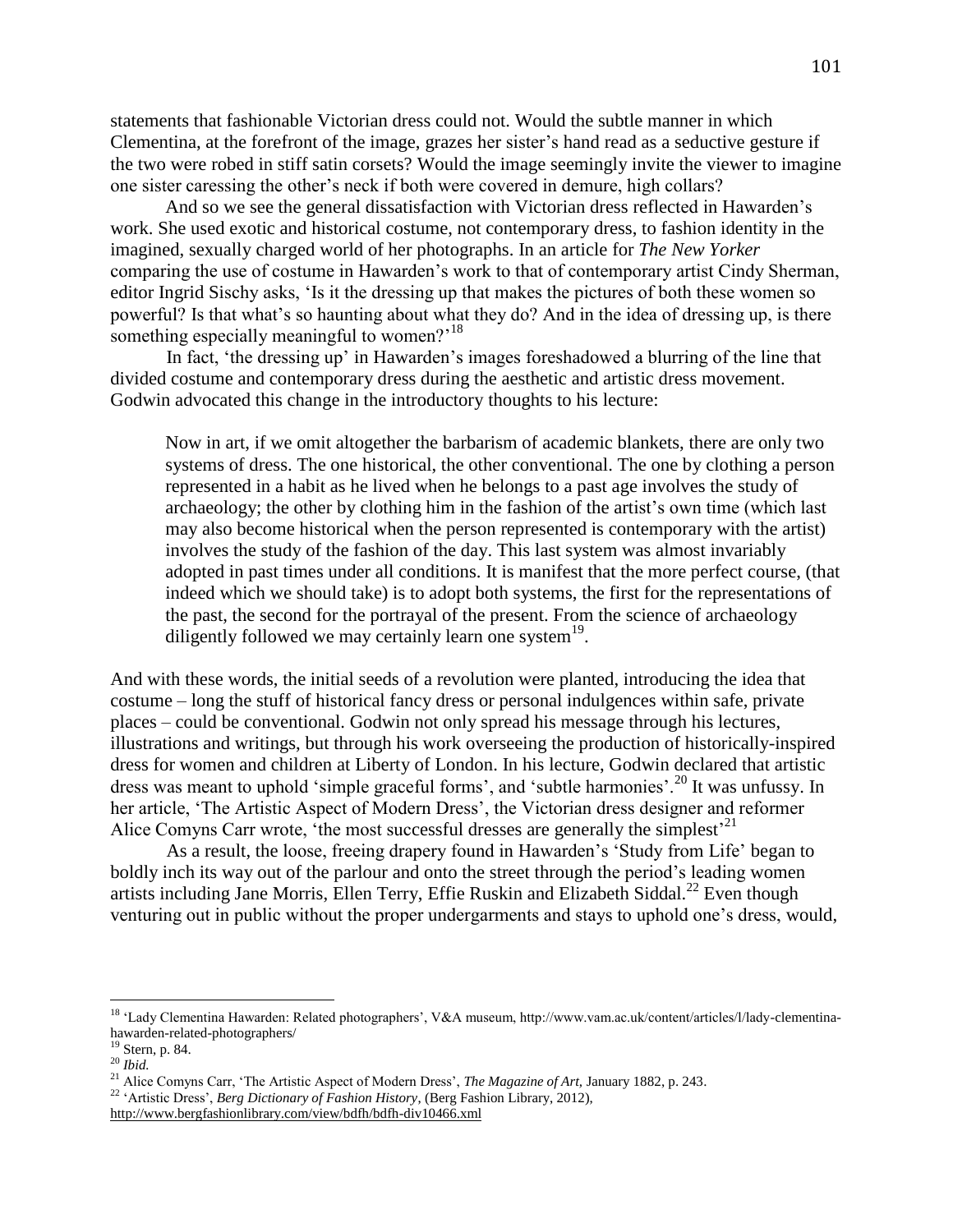to quote, Patricia Cunningham, 'suggest wantonness, or worse yet, that the woman was a prostitute.'<sup>23</sup> Artistic dress became an act of shocking rebellion.

In his lecture on dress, Godwin noted that it was the public's perception of artistic and aesthetic dress that prevented dress reform from spreading at a faster rate:

If the English nation were not so rude, if our men and boys could allow people whose dress was slightly different from others to pass unmolested…the obtruding ugliness of crinoline would long since have quite disappeared but the low observations of street boys and the rude stares of many both in the lower and in the middle classes which the absence of popular ugliness evokes require to be met with more courage than is perhaps consistent with that tenderness which is such a special attribute to the gentle life.<sup>24</sup>

An article in the magazine *Bow Bells*, meanwhile, featured an anecdote in which a married woman wore a silk artistic dress only to be met with dismay by her husband. '"Why', said he, 'I wouldn't walk down the street with you in that dress for a month's income. We would be the laughingstock of the town"', the article reads. $^{25}$ 

Oscar Wilde, arguably the most famous proponent of aesthetic dress, echoed Godwin's beliefs that the woman's natural line must be revealed rather than masked. He extolled 'the laws of Greek dress' and 'the exquisite play of light and line that one gets from rich and rippling folds'.<sup>26</sup> In short, his vision for dress reform included the historical references of Godwin's lecture and the unfussy, freeing silhouettes exemplified in Hawarden's image: '…So from a continuation of the Greek principles of beauty with the German principles of health will come, I feel certain, the costume of the future'.<sup>27</sup> Wilde later echoed Morris, Godwin and Carr in the article, 'More Radical Ideas upon Dress Reform', writing, 'There is a divine economy about beauty; it gives us just what is needful and no more...<sup>28</sup>

Wilde's references to Godwin did not stop there. Godwin's lecture made an early case for dress 'being raised to the dignity of art' stating that if one was to develop an understanding of architecture, one must first seek to understand her garments. Wilde shared Godwin's belief that dress must ultimately be an extension of art and advanced the costume historian's philosophies decades later: 'There is not, for instance, a single delicate line, or delightful proportion, in the dress of the Greeks, which is not echoed exquisitely in their architecture'.<sup>29</sup> His lectures highlighted the value of 'beautiful and rational designs' in 'all work' and advocated a shift away from modistes and towards trained artists for the craft of dressmaking.<sup>30</sup> But he also advanced Godwin's notion that fashion could be more than a fleeting fad, stating that 'one should either be a work of art, or wear a work of art'.<sup>31</sup>

In her 'Study from Life', Hawarden positioned her daughters to do both. And it is this idea, more than any other talking point that emerged from the dress reform movement that was

<sup>23</sup> Patricia A. Cunningham, *Reforming Women's Fashion, 1850 – 1920: Politics, Health and Art,* (Kent, Ohio: Kent State University Press, 2003), p. 23.

<sup>24</sup> Stern, p. 84.

<sup>25</sup> A.H., 'Women's Dress Reform', *Bow Bells: A magazine of general literature and art for family reading*, Oct. 9, 1891, p. 346.

<sup>26</sup> Oscar Wilde, 'Woman's Dress', *Pall Mall Gazette,* 40, no 6114 (October 14, 1884).

<sup>27</sup> Wilde, 'Woman's Dress'.

<sup>28</sup> Oscar Wilde, 'More Radical Ideas Upon Dress Reform', *Pall Mall Gazette,* 40, no. 6224 (November 11, 1884).

<sup>29</sup> Oscar Wilde, 'The Relation of Dress to Art: A Note in Black and White on Mr. Whistler's Lecture', *Pall Mall Gazette*, February 28, 1885.

<sup>&</sup>lt;sup>30</sup> Oscar Wilde, 'House Decoration', May 11, 1882, Gutenberg Files[, http://www.gutenberg.org/files/14062/14062-h/14062-h.htm](http://www.gutenberg.org/files/14062/14062-h/14062-h.htm)

<sup>31</sup> Oscar Wilde, 'Phrases and Philosophies For the Use of the Young', *The Chameleon,* Vol. 1, December 1894.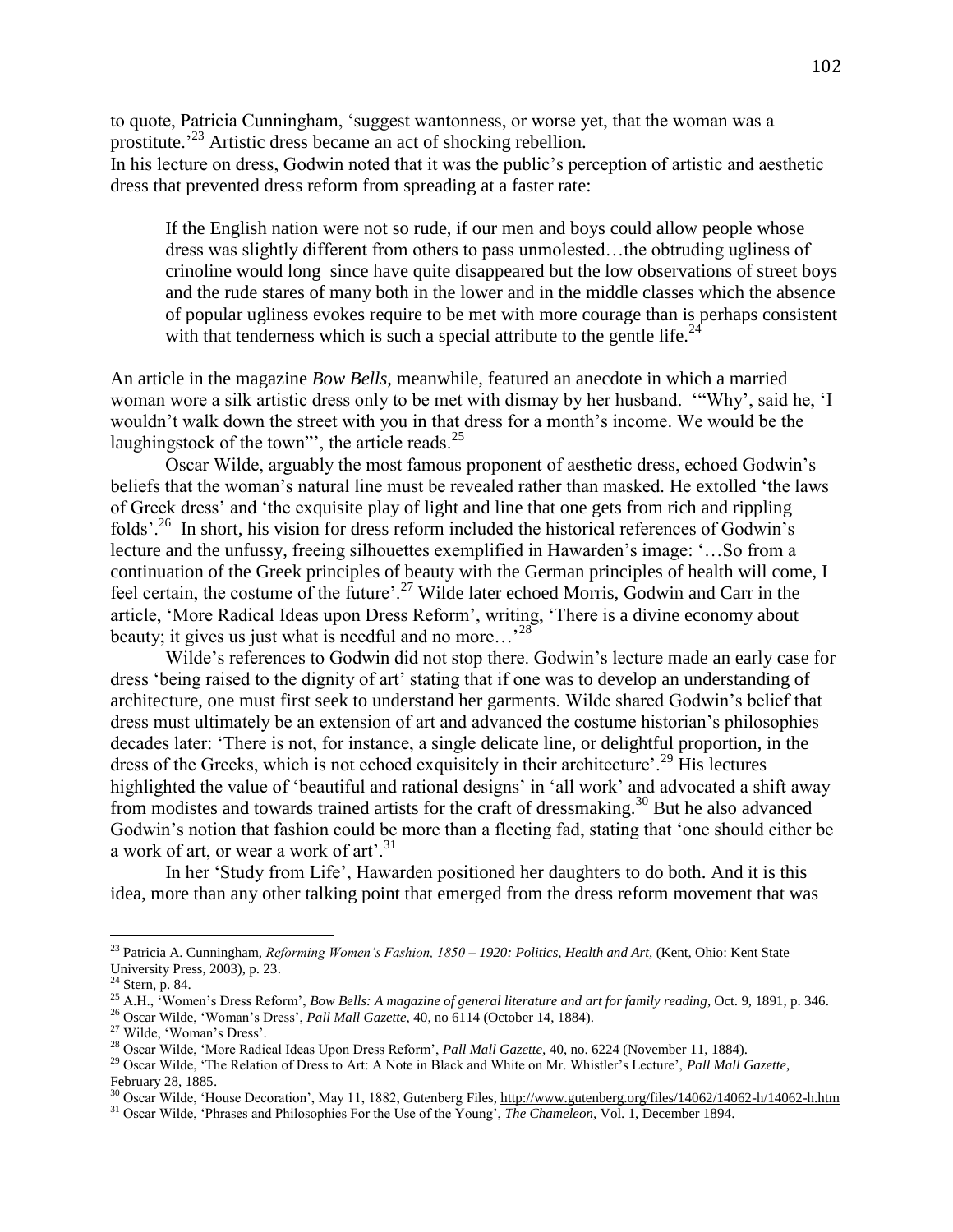perhaps the most radical of all – that clothing could be a work of art. One could say that dress reform began in the artist's studio with the PRBs' historical costumes. But it wasn't until Aestheticism took hold of Victorian England's creative circles that historical costume became a conventional form of dress and elevated to a higher art form – or as Lagerfeld noted centuries later, 'important'.<sup>32</sup>

Aesthetic dress, with its loose, flowing references to classical costume, began to become gradually less associated with shocking ideas of loose morals and more so aligned with artistic circles of rarefied taste. In short, dress was elevated to a higher form of art, equally as important to one's personal aesthetic as the paintings collected to hang on the walls and the handcrafted furniture purchased to decorate the rooms. A woman's artistic dress became an essential part of the decorative accoutrements in the Aesthete's home. The sinuous Grecian drapery that lightly grazed her waistline said as much about her taste level as, say, the exotic Japonaise textile that hung in her drawing room as evidenced by Hawarden's costume tableaux, which frequently featured 'pretty objects' that she collected over the years such as an Indian travelling cabinet or a concertina.<sup>33</sup> This was also reflected in the writings of the day, most notably the *Art at Home* series of guidebooks which tellingly included the manual, *Dress*, alongside other guidebooks titled *A Plea for Art in the House, Sketching from Nature,* and *House Decoration*. Under the influence of Wilde, Haweis, Oliphant and Pember-Devereux, women such as Hawarden began to use dress as not only a conduit to beauty, but a source of personal agency.

In the words of Oliphant, 'just as there used to be a class of *précieuses* who went into ecstasies over the verses of the popular poet, there is now a class who dress after pictures, and ask, when they buy a new gown, not, like Mrs. Siddons, 'Will it wash?', or 'Will it wear?' with Mrs. Primrose; but 'Will it paint?' Perhaps this is more worthy inspiration than the senseless pursuit of mere fashion...<sup>34</sup> Aesthetic dress, with its more refined, classical leanings and freer, liberating structure, became a powerful source of self-expression for women looking to assert their personal taste in ways other than the upholstery on an arm chair. This is particularly apparent in Hawarden's 'Study From Life'.

Victorian dress reform has influenced the way modern-day society views fashion more than any other movement in dress and costume. The notion of wearable art that serves as a foundation for many contemporary fashion houses from Alexander McQueen to Christian Dior stems directly from the debates of the Victorian era and the period's merging of what Godwin called 'the historical and conventional' forms of dress. <sup>35</sup> Ultimately, Victorian dress reform was an unwieldy movement with various permutations that would have a long- lasting impact on future generations. In their unique views of historical costume, Godwin and Lady Hawarden may not have accurately predicted the way that we dress today, but they undoubtedly helped shape the way we think about it.<sup>36</sup>

 $32$  Stern, p. 84.

<sup>33</sup> Carol Mavor, *Becoming: The Photographs of Clementina, Viscountess Hawarden*, (London: Duke University Press, 1999).

<sup>34</sup> Margaret Oliphant, *Dress,* (London: Macmillan and Co., 1878), p. 4.

<sup>35</sup> Stern, p. 87.

<sup>36</sup> Wilde, 'Woman's Dress'.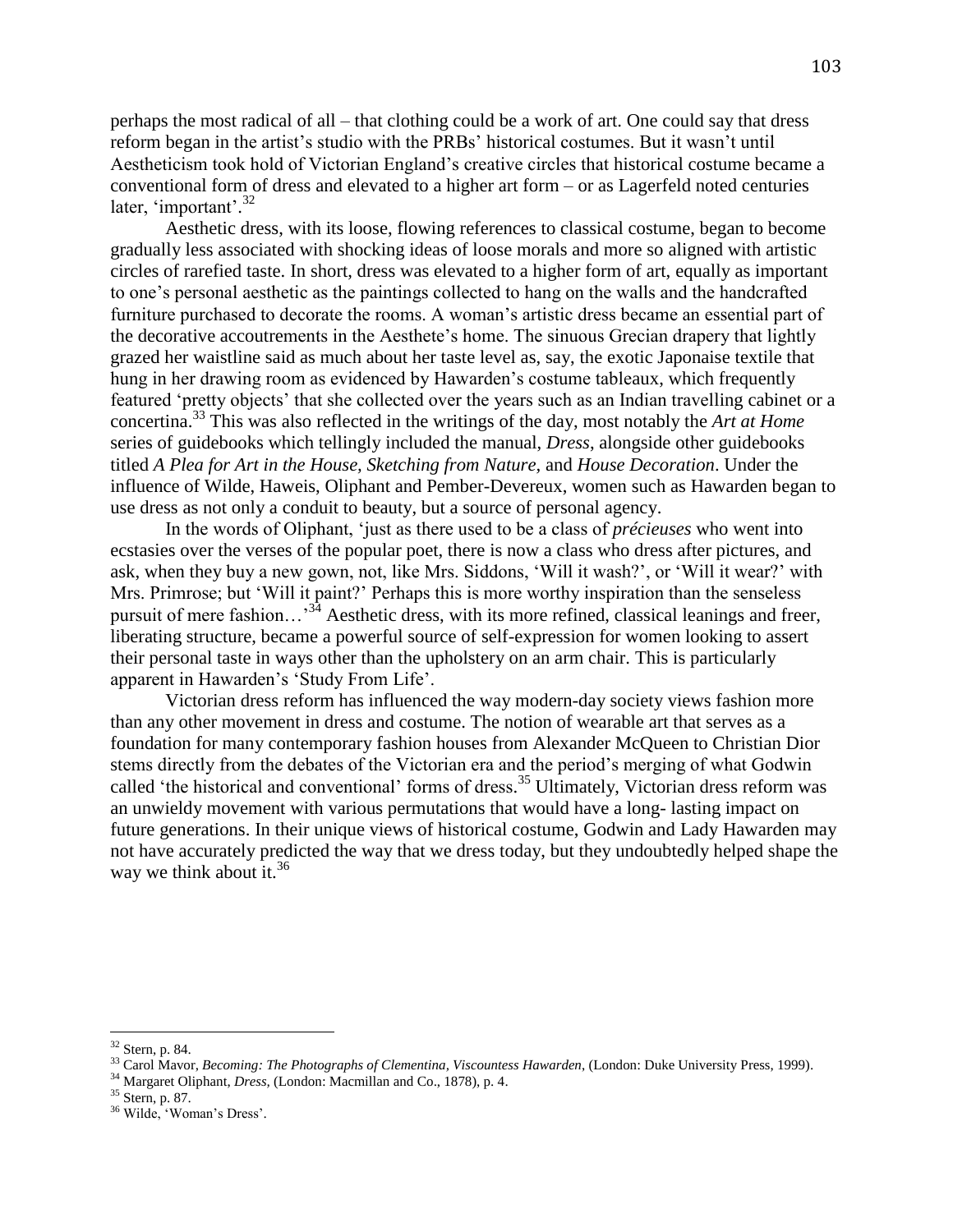## **Bibliography**

## **Primary Sources**

- A.H., 'Women's Dress Reform', *Bow Bells: A magazine of general literature and art for family reading*, Oct. 9, 1891.
- Beetham, Margaret, *A Magazine of Her Own: Domesticity and Desire in the Women's Magazine*, Psychology Press, 1996.
- Carr, Alice Comyns 'The Artistic Aspect of Modern Dress', *The Magazine of Art,* January 1882.
- Crane, Walter, 'Of the Progress of Taste in Dress in Relation to Art Education', *Aglaia – The Journal of Healthy and Artistic Dress Union,* no.3, 1894.
- Godwin, E.W. 'A Lecture on Dress' in *Against Fashion: Clothing as Art,* by Radu Stern, Cambridge, Mass.: The MIT Press, 2004.
- Harberton, Lady F.W., 'Rational Dress Reform', in *Macmillan's magazine,* April 1882.
- Morris, William, *Hopes and Fears for Art,* Longmans, Green, and Co., 1908.
- ----- 'The Lesser Arts of Life', delivered before the Birmingham and Midlands Institute in Birmingham, 21<sup>st</sup> of January, 1882, *Lectures on Art delivered in support for the Society for the Protection of Ancient Buildings,* London: Macmillan and Co., 1882, <http://www.marxists.org/archive/morris/works/1882/life1.htm> .

Oliphant, Margaret, *Dress,* London: Macmillan and Co., 1878.

- Wilde, Oscar, 'Woman's Dress', *Pall Mall Gazette,* 40, no 6114, October 14, 1884.
- ----- 'More Radical Ideas Upon Dress Reform', *Pall Mall Gazette,* 40, no. 6224, November 11, 1884.
- ----- 'The Relation of Dress to Art: A Note in Black and White on Mr. Whistler's Lecture', *Pall Mall Gazette*, February 28, 1885.
- ----- 'House Decoration', May 11, 1882, Gutenberg Files, [http://www.gutenberg.org/files/14062/14062-h/14062-h.htm.](http://www.gutenberg.org/files/14062/14062-h/14062-h.htm)
- ----- 'Phrases and Philosophies For the Use of the Young', *The Chameleon,* Vol. 1, December 1894.
- 'Rational Costume for Ladies', *Bow Bells: A magazine of general interest and art for family reading*, May 22, 1896.